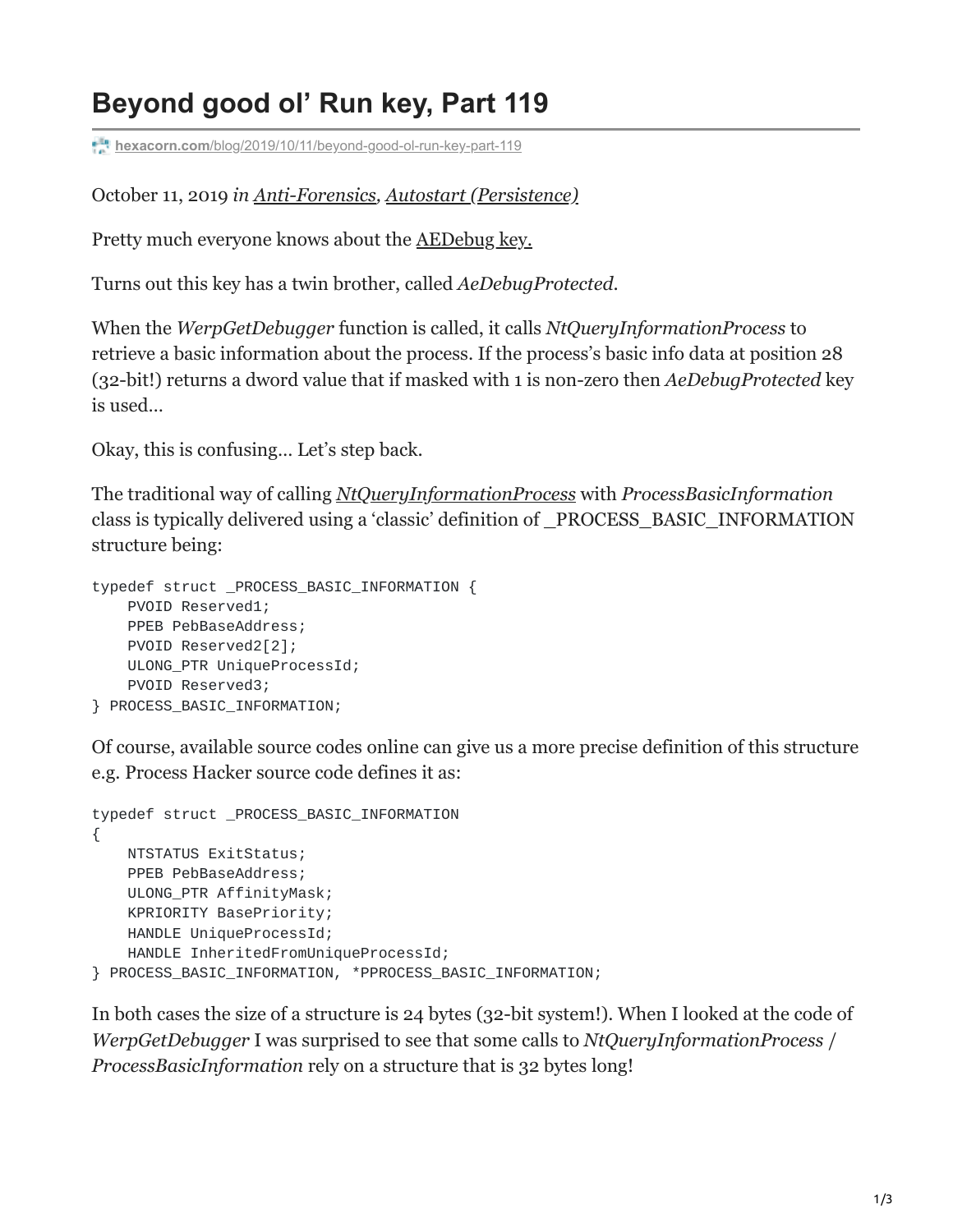Okay, so now we know there is some extra information provided by *NtQueryInformationProcess* to *WerpGetDebugger* function and that data determines which debug key is being used. Since this *ntdll* function is simply passed to kernel, I went to look at the code of *NtQueryInformationProcess* inside *ntoskrnl.exe*. I quickly discovered that the function does indeed expect a structure that is either 24 or 32 bytes long. Cool.

Continuing my analysis I noticed that the the field at the position 28 is filled in with a result of a call to a function called *PsIsProtectedProcess*. [Protected processes \[DOC warning\]](http://download.microsoft.com/download/a/f/7/af7777e5-7dcd-4800-8a0a-b18336565f5b/process_vista.doc) is a technology described in the past, so not a biggie. And the fact this is what is being checked by the function is of course something we should have expected, given the name used by the Registry Key I mentioned earlier, however… at least we can confirm this with our code analysis…

And here we are with a few conclusive bits:

```
switch ( ProcessInformationClass )
ſ
 case 0:
   if ( ProcessInformationLength == 32 )€
     tmpProcessInformation = ProcessInformation;
     *ProcessInformation = 32:ms exc.registration.TryLevel = -2;
     v6 = ProcessInformation + 4;
     tmpProcessInformationLen = 32;}
   else
   €
     if ( ProcessInformationLength != 24 )
        goto LABEL 328;
     tmpProcessInformation = 0;tmpProcessInformationLen = 24;Y
             *(tmpProcessInformation + 28) = 0;
```
if ( PsIsProtectedProcess(v19) )

- \* $(\text{tmpProcessInformation-2 + 28) = 1};$ *NtQueryInformationProcess* / *ProcessBasicInformation* may use 2 different structure versions!
- The field at offset 28 (32-bit!) tells us if the process is protected or not. Depending on this, different *AeDebug* Registry key will be used to launch debugger when the app crashes.

The longer structure can be prototyped as this:

```
typedef struct _PROCESS_BASIC_INFORMATION_EXT
{
NTSTATUS ExitStatus;
PPEB PebBaseAddress;
ULONG_PTR AffinityMask;
KPRIORITY BasePriority;
HANDLE UniqueProcessId;
HANDLE InheritedFromUniqueProcessId;
ULONG unknown;
ULONG IsProtectedProcess;
}
```
At this is how we arrived at *Beyond good ol' Run key, Part 119*.

Okay, not quite yet.